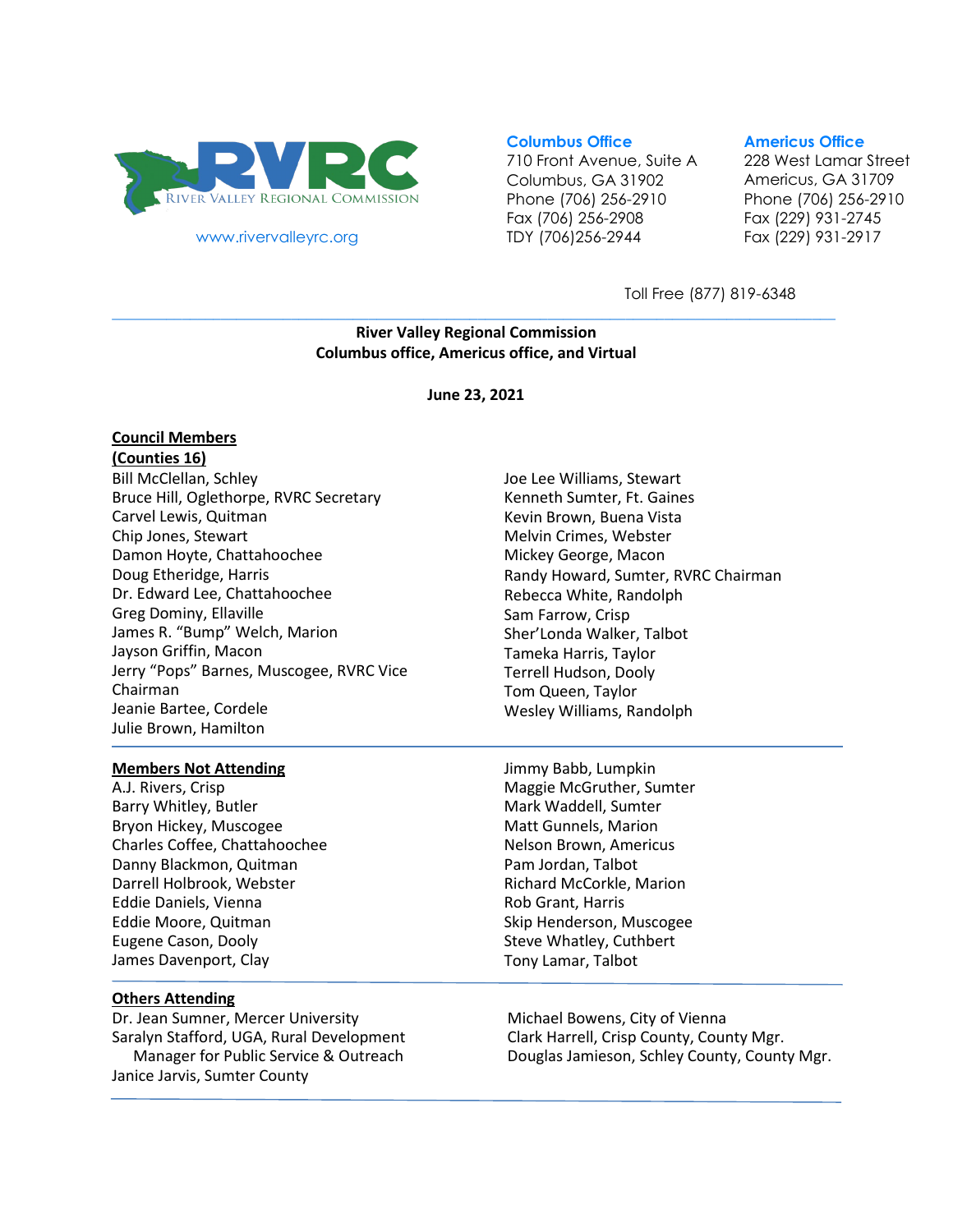## **Staff**

Jim Livingston, Executive Director Sarah Walls, Assist. Executive Director Katie Howard, AAA Director Gerald Mixon, Planning Director Janice West, WIOA Director Emily Chambers, Finance Officer

Tammy Collins, Finance Officer Allison Slocum, Senior Planner John Morgan, Bike-Ped Planner Camille Bielby, Regional Planner Tenisha Tookes, WIOA Specialist

## **WELCOME AND RECOGNITION OF VISITORS**

Randy Howard, Chairman, brought the River Valley Regional Commission council meeting to order at 10:30 a.m. He thanked everyone for joining the meeting either in-person or virtually.

Jerry "Pops" Barnes, Vice Chairman, then gave the invocation and Bruce Hill, Secretary, led the council in the Pledge of Allegiance.

## **REVIEW/APPROVAL OF APRIL 28, AND MAY 26, 2021 MINUTES**

Council reviewed the April 28 and May 26, 2021 council meeting minutes which were either mailed or emailed to council members the previous week for their review. The minutes were also included in the council packets that were available at the meeting.

There being no additions or changes Randy Howard, Chairman, requested a motion to approve the April 28 and May 26, 2021 council minutes as presented.

Melvin Crimes, Webster County, made the motion to approve the April 28 and May 26, 2021 minutes as presented; Joe Lee Williams, Stewart County, seconded the motion. The motion passed with no opposition.

## **MERCER MEDICAL IN THE RIVER VALLEY REGION**

Dr. Jean Sumner, Mercer University Medical School of Medicine, updated council members on the status of the medical school and clinics in the region. Dr. Sumner said Mercer Medical clinics are not being opened to undermine systems that are already in place but to assist rural Georgia areas that are in need of quality health care. She explained that these clinics will see any patient –insured or not. The clinics will make same day appointments and house call appointments for those that are too sick to travel. Mercer Medical has opened clinics in Plains and Clay County. Construction is underway for a new clinic in Harris County.

Dr. Sumner explained that companies will be more likely to locate their business to rural areas if quality health care is available for employees and their families. New businesses will help the communities with not only health care but more job opportunities.

Dr. Sumner invited the council to attend the Mercer University School of Medicine grand opening in Columbus that is scheduled for August.

# **DEPARTMENT OF DEFENSE: FORT BENNING PROJECT UPDATE**

Saralyn Stafford, UGA, Rural Development, explained that the River Valley RC is working with the Department of Defense to fund a Local Government Compatible Land Use Study. Carl Vinson Institute will be conducting the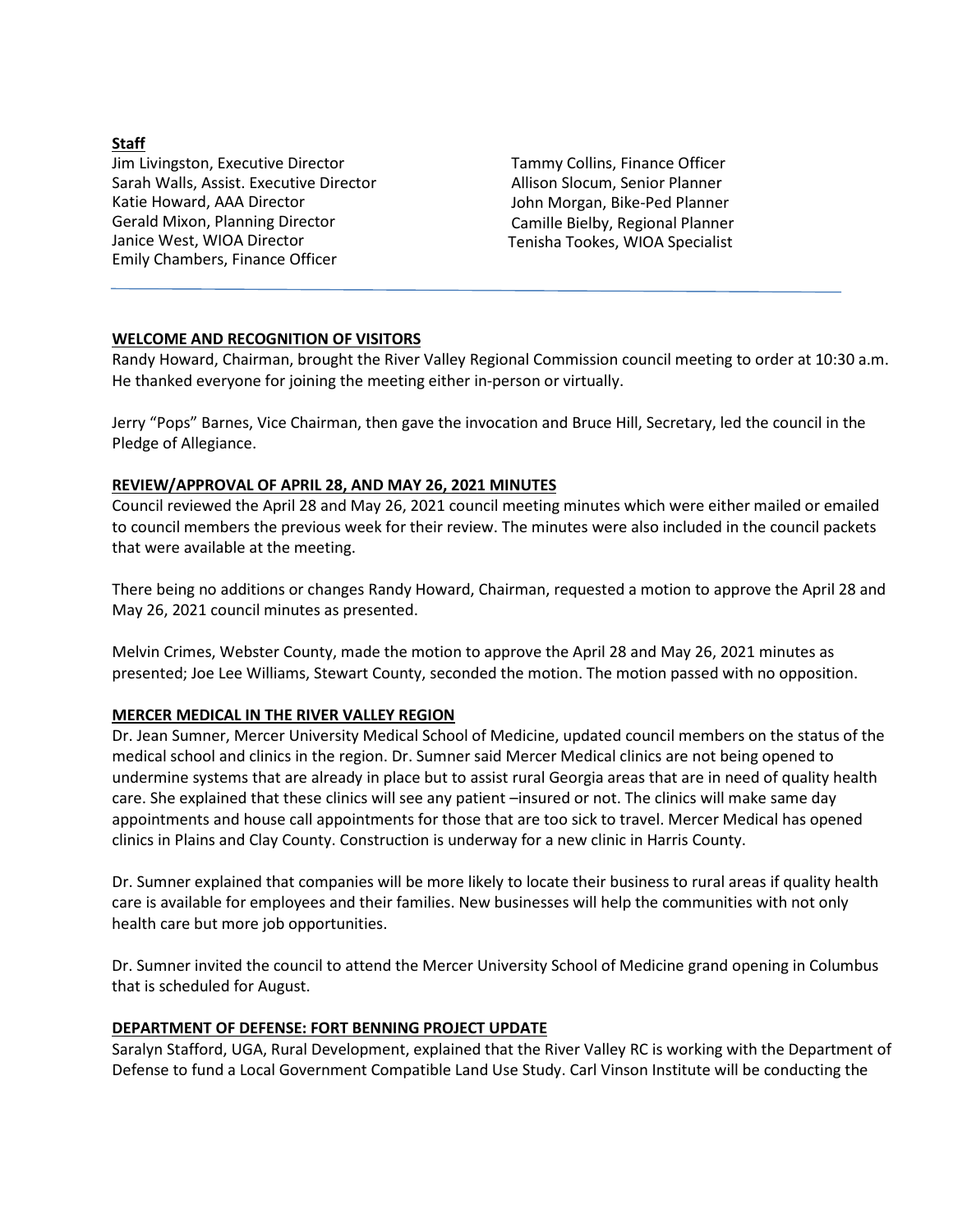study. It will include Fort Benning, Chattahoochee, Marion, Stewart, Taylor, Harris, and Talbot counties in Georgia and Russell County in Alabama. Ms. Stafford explained that this will be an 18-24 month undertaking. She said there would be a Kick-off Meeting held at the Fort Benning Infantry Museum June 24, 2021. The goals of the project will be to identify compatible uses that will support local economic development in the counties surrounding Fort Benning.

## **TIA ROUNDTABLE UPDATE**

Carvel Lewis, TIA Roundtable Chairman, updated the council on TIA progress. He said that 139 projects have been submitted to the portal and that the Georgia Department of Transportation is performing a fiscal analysis on those projects. Mr. Lewis said the executive committee would be meeting on Wednesday, June 30, to discuss the projects.

## **RIVER VALLEY RC NOMINATING COMMITTEE REPORT**

Jerry "Pops" Barnes, RVRC Vice Chair and Chair of the Nominating Committee, reported that the committee had met before the council meeting and discussed possible new RVRC officers. Nominations were Jerry "Pops" Barnes, Chair; Tameka Harris, Vice Chair; and Carvel Lewis, Secretary. No other nominations were reviewed. Randy Howard, Chairman, request a motion to approve Jerry "Pops" Barnes, Chair; Tameka Harris, Vice Chair; and Carvel Lewis, Secretary as River Valley Regional Council officers, as presented.

Joe Lee Williams, Stewart County, made the motion to elect Jerry "Pops" Barnes, Chair; Tameka Harris, Vice Chair; and Carvel Lewis, Secretary, as presented; Melvin Crimes, Webster County, seconded the motion. The motion passed with no opposition.

## **REVIEW AND APPROVAL OF FY21 ANNUAL REPORT**

Gerald Mixon presented the FY2021 Annual Report that is submitted to DCA every year. This report is a part of our required activities with the state.

Randy Howard, Chair, request a motion to approve the FY21 Annual Report as presented.

Melvin Crimes, Webster County, made the motion to approve the FY21 Annual Report as presented; Joe Lee Williams, Stewart County, seconded the motion. The motion passed with no opposition.

# **REVIEW AND APPROVAL OF FY22 ANNUAL BUDGET**

Emily Chambers, Finance Officer, presented the FY22 Budget Proposal and said that it came with the recommendation of the Executive Committee who met and discussed it earlier. This budget predicts a \$37,592 increase in fund balance in the General Fund, and a \$28,420 increase in net position in the Enterprise Funds. The budget accounts for all federal and state grants and awards that are known about currently, including the DOD project. The General Fund will provide \$113,241 that is needed to cover our matches and expenditures over revenues in the Special Revenue Funds. We have also included a 1% cost of living increase for all employees and additional merit increases based on annual employee performance evaluations.

Randy Howard, Chairman, requested a motion to approve the FY22 budget proposal as presented.

Melvin Crimes, Webster County, made the motion to approve the FY22 budget proposal as presented; Joe Lee Williams, Stewart County, seconded the motion. The motion passed with no opposition.

> Chattahoochee | Clay | Crisp | Dooly | Harris | Macon | Marion | Muscogee Quitman | Randolph | Schley| Stewart | Sumter | Talbot | Taylor | Webster

> > Equal Opportunity Employer